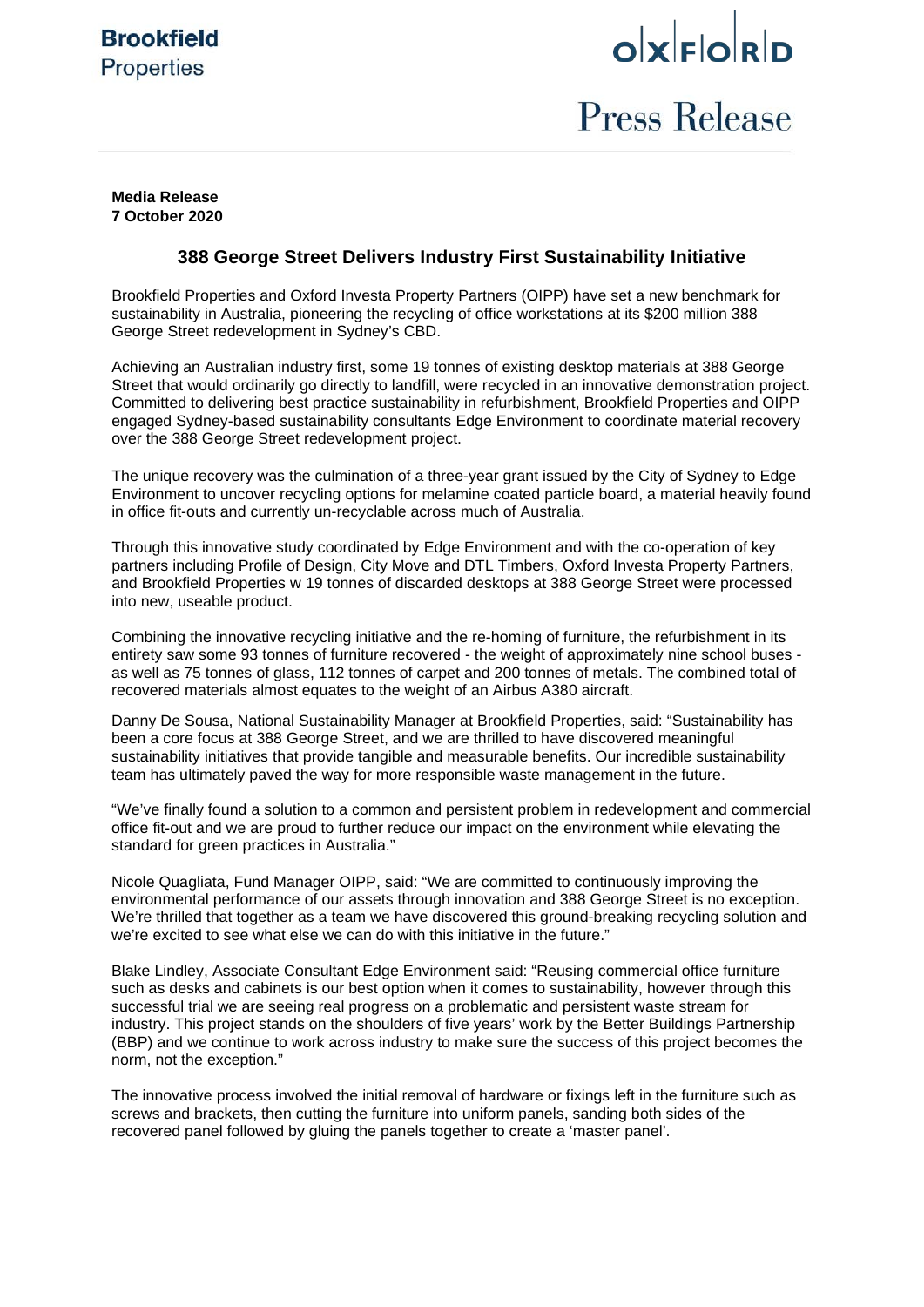The master panel is then ripped and grooved turning it into a usable bearer. Usually destined for landfill, these bearers can be reused multiple times and sustain many cycles of this process.

Strip-out waste was first acknowledged by the BBP in 2014 as an under-explored, under-reported and poorly understood waste product from commercial buildings. Seminal work delivered by the Institute of Sustainable Futures developed some key statistics that shed light on the extent of this problem revealing that 61 tonnes of waste material is generated for every 1,000 square metres of office space refurbished, with an average recycling rate of just 21 per cent.

BBP established strip-out waste as one of its seven key projects in commercial office sustainability, its works culminating in the 2018 strip-out waste guidelines documenting new industry best practice in delivering office refurbishment. Edge Environment contributed to developing these guidelines via funding from the NSW EPA's Circulate program.

Xavier Terrell of DTL Timbers said: "It's been fantastic to collaborate with Brookfield Properties' sustainability team to achieve a cost-effective recycling method of materials. The 388 George Street materials have now been reprocessed for second life of material including bearers for under packaging instead of adding to the significant landfill burden."

Prominently located on the corner of George and King Streets, 388 George Street is jointly owned by Brookfield Property Partners and Oxford Properties, as owner of the OIPP portfolio, with the construction works undertaken by premier builder Multiplex. The project is due for completion in 2021 and will deliver 38,364 square metres of A-Grade commercial office space and 2,680 square metres of prime retail space to the CBD core.

# **About Better Buildings Partnership (BBP):**

Brookfield Properties and Oxford Investa Property Partners are proudly founding members of the BBP - a collaboration of leading property owners, managers, peak bodies and industry influencers that work to improve the performance and sustainability of existing commercial buildings in the City of Sydney area and across Australia.

The BBP is committed to continuous improvement in the management of waste generated by commercial buildings' operations and fit out projects, and its members have public commitments and targets that are often recognised as world leadership. Drawing on its extensive expertise, the BBP has developed Operational and Stripout Waste Guidelines to assist building owners and property managers. The Guidelines include a number of tools to create, procure and implement effective waste management programs.

#### **<ENDS>**

**Brookfield Properties Media Contact:** Mathew Chandler | Vice President Marketing and Communications | +61 456 404 266 | [mathew.chandler@brookfieldproperties.com](mailto:mathew.chandler@brookfieldproperties.com)

**Oxford Investa Property Partners (OIPP) Media Contact:** Emily Lee-Waldao | Group Executive, Brand & Innovation | +61 2 8226 9378 +61 416 022 711 | [elee-waldao@investa.com.au](mailto:elee-waldao@investa.com.au)

## **About Brookfield Properties**

Brookfield Properties is a fully-integrated, global real estate services company, providing industryleading portfolio management and development capabilities across the real estate investment strategies of Brookfield Asset Management — a global alternative asset manager with over \$540 billion in AUM.